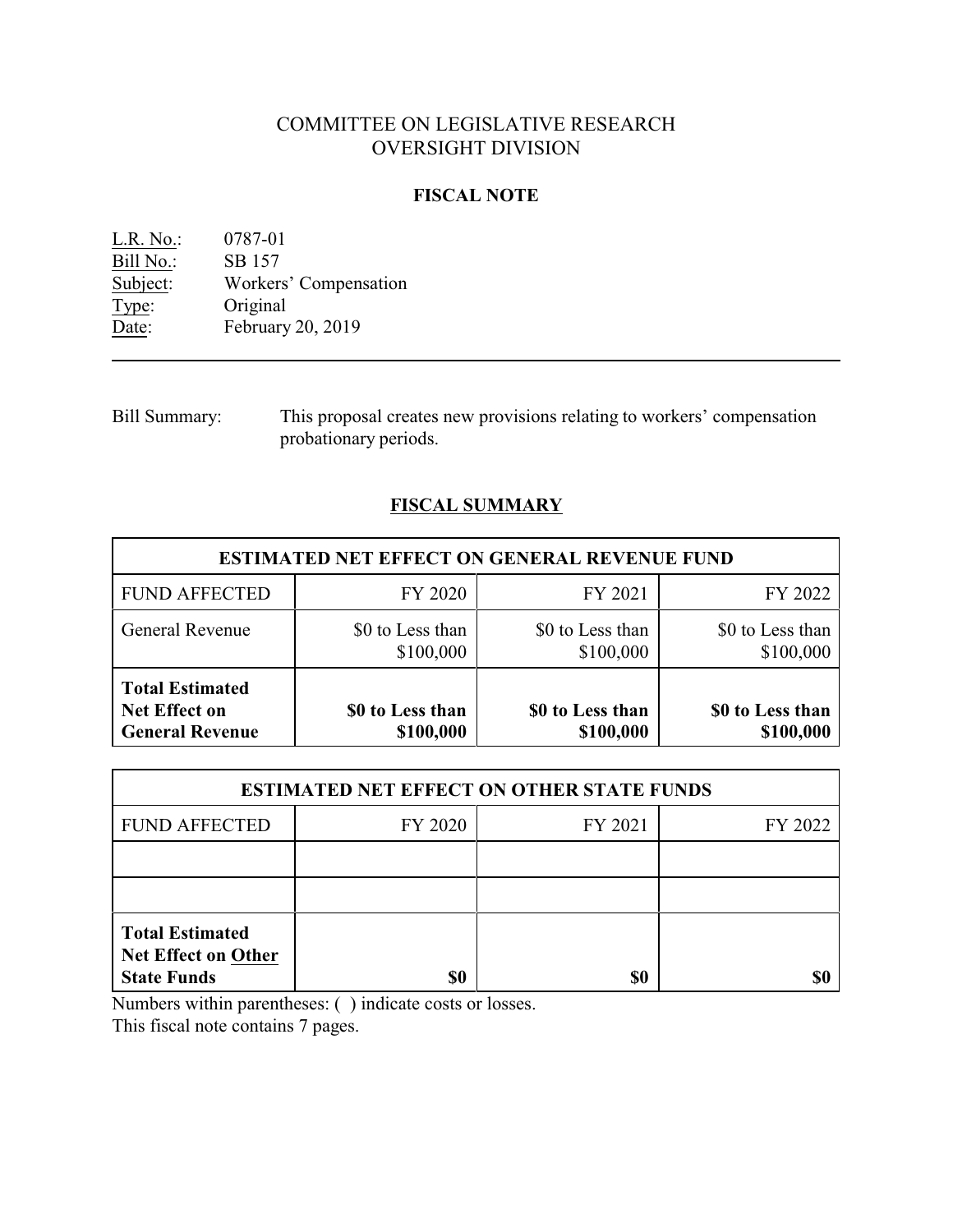L.R. No. 0787-01 Bill No. SB 157 Page 2 of 7 February 20, 2019

| <b>ESTIMATED NET EFFECT ON FEDERAL FUNDS</b>                        |                                 |                                 |                                 |
|---------------------------------------------------------------------|---------------------------------|---------------------------------|---------------------------------|
| <b>FUND AFFECTED</b>                                                | FY 2020                         | FY 2021                         | FY 2022                         |
| <b>Unemployment Trust</b><br>Fund                                   | \$0 to (Less than<br>\$100,000  | \$0 to (Less than<br>\$100,000  | \$0 to (Less than<br>\$100,000  |
| <b>Total Estimated</b><br>Net Effect on All<br><b>Federal Funds</b> | \$0 to (Less than<br>\$100,000) | \$0 to (Less than<br>\$100,000) | \$0 to (Less than<br>\$100,000) |

| <b>ESTIMATED NET EFFECT ON FULL TIME EQUIVALENT (FTE)</b>    |         |         |         |  |
|--------------------------------------------------------------|---------|---------|---------|--|
| <b>FUND AFFECTED</b>                                         | FY 2020 | FY 2021 | FY 2022 |  |
|                                                              |         |         |         |  |
|                                                              |         |         |         |  |
| <b>Total Estimated</b><br><b>Net Effect on</b><br><b>FTE</b> |         |         |         |  |

 $\Box$  Estimated Net Effect (expenditures or reduced revenues) expected to exceed \$100,000 in any of the three fiscal years after implementation of the act.

| <b>ESTIMATED NET EFFECT ON LOCAL FUNDS</b> |                               |                               |                               |
|--------------------------------------------|-------------------------------|-------------------------------|-------------------------------|
| <b>FUND AFFECTED</b>                       | FY 2020                       | FY 2021                       | FY 2022                       |
| <b>Local Government</b>                    | \$0 to Less than<br>\$100,000 | \$0 to Less than<br>\$100,000 | \$0 to Less than<br>\$100,000 |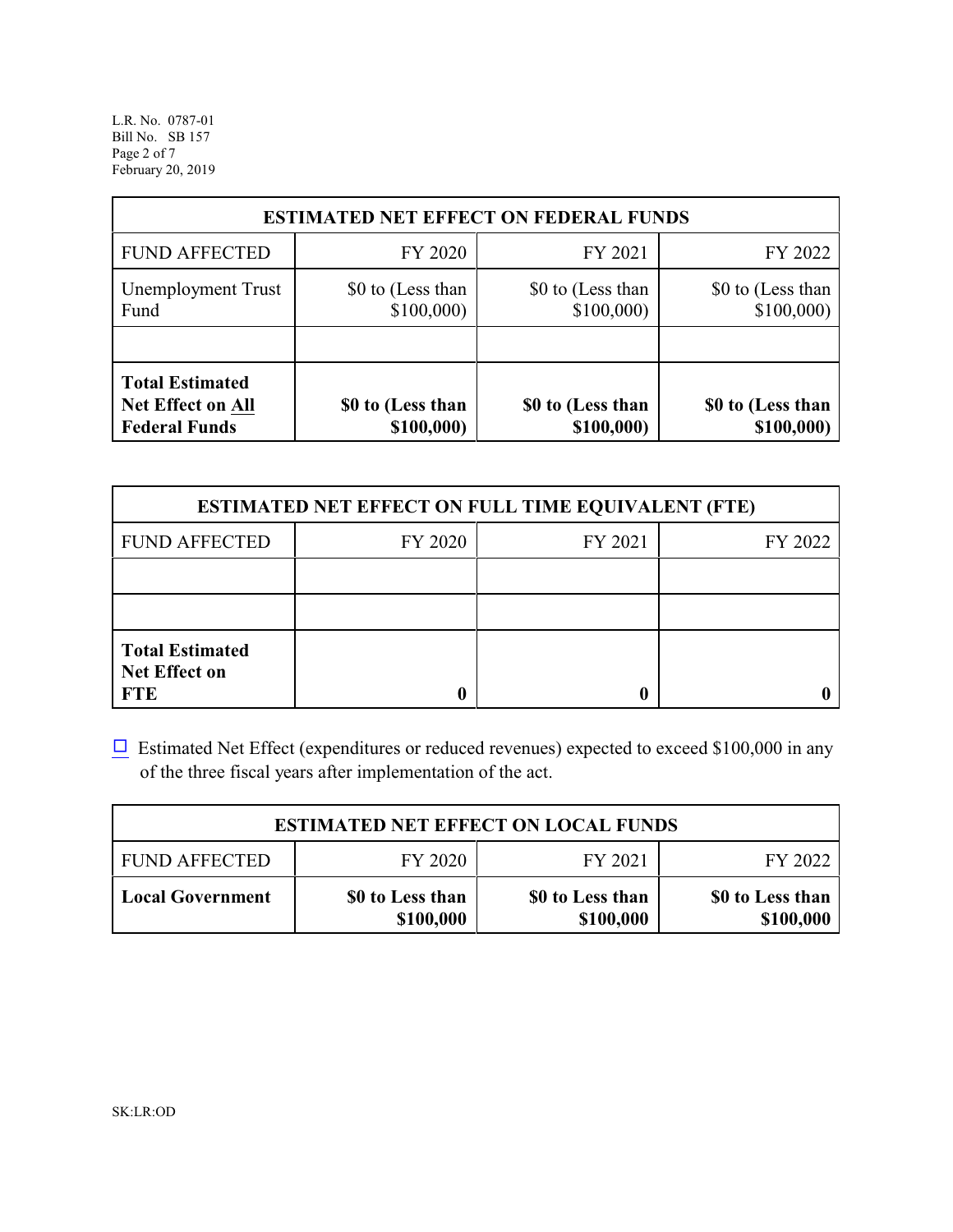L.R. No. 0787-01 Bill No. SB 157 Page 3 of 7 February 20, 2019

# **FISCAL ANALYSIS**

# ASSUMPTION

Officials from the **Office of Administration** state that under current law, employers are not required to pay unemployment benefits if an employee has worked for the employer for less than 28 days, and the employer reported the employee as a probationary employee. This would extend the period to 90 days. This bill could have a positive fiscal impact if OA utilized this provision. However, OA does not have many employees who separate from employment within the first 90 days. In the last quarter of 2018, OA paid unemployment benefits totaling \$11,683 to eight employees. Only one of those employees had been employed less than 90 days at the time of separation. Utilizing this provision would have saved OA \$1,460 for that quarter (assuming all employees were paid equal amounts). However, it is unknown how many employees this would be applicable to in the future. Therefore, the impact of this bill is \$0 to a positive unknown.

**Oversight** notes the proposal does not impact the eligibility requirements to receive unemployment benefits, however the proposal increases the period in which employers can evaluate probationary workers.

**Oversight** notes that according to DOLIR the only way to recognize if a probationary worker was employed 28 days or less is if the employer checks the box on the wage report as required by regulation and provides the starting date and ending date. At this time, there are no beginning and ending employment date reporting requirements for non probationary workers. Therefore there is not currently any data to estimate how many employment security benefits have been paid out to persons employed between 28-90 days.

**Oversight** notes under this proposal charges shall not be made against the unemployment benefits account of an employer with respect to benefits paid to any individual unless that individual was employed for longer than a probationary period of 90 days. This change could result in potential minimal savings to the state and local political subdivisions of an unknown amount in certain circumstances. Additionally, this proposal could result in potential minimal loss of revenue to the Unemployment Trust Fund for those instances in which individuals become unemployed during the 28-90 day probationary period. Oversight is unable to determine how many employees the provision would be applicable to in the future. Therefore, Oversight will reflect a zero to less than \$100,000 positive fiscal impact to general revenue and a zero to less than \$100,000 negative fiscal impact to the unemployment trust fund.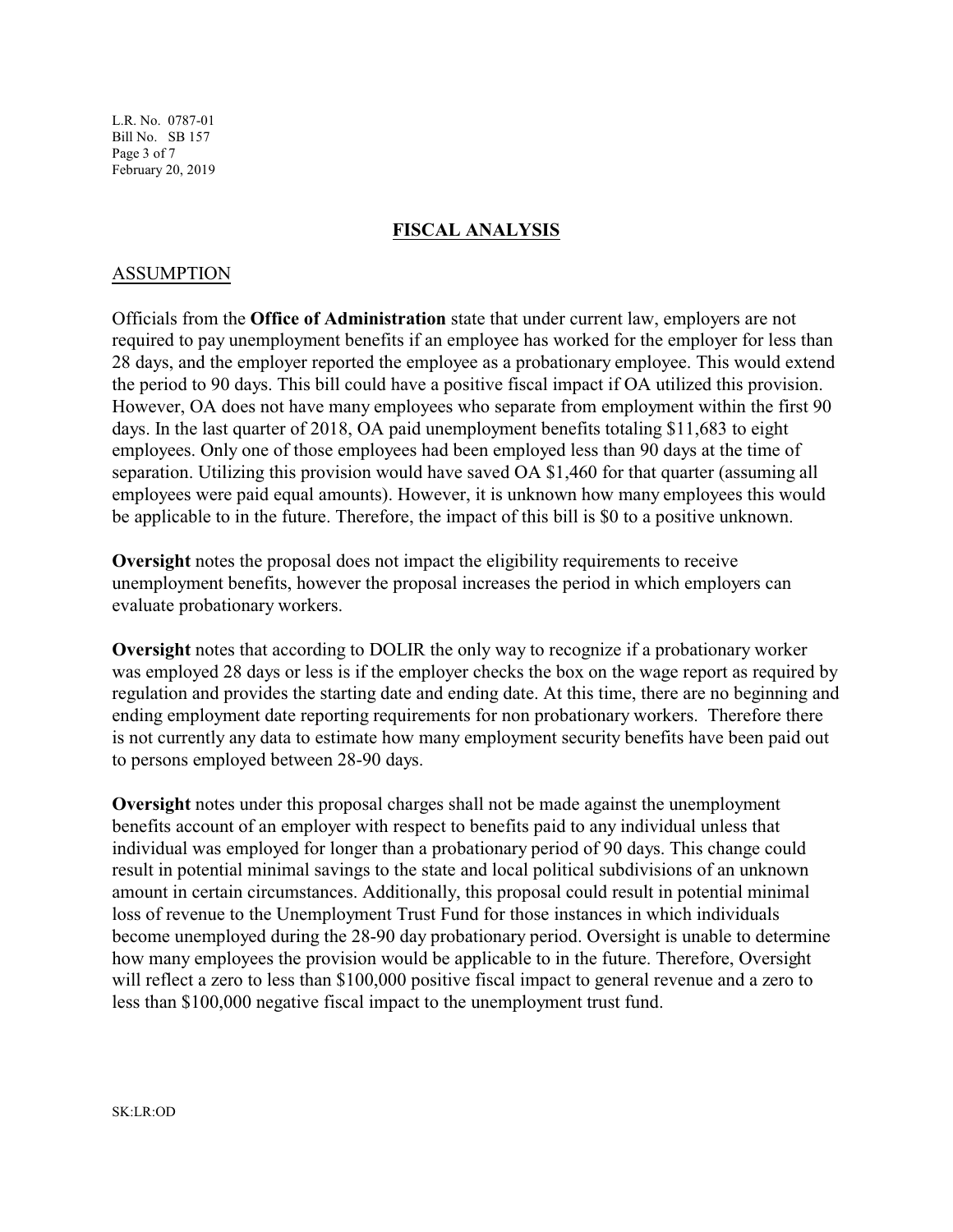L.R. No. 0787-01 Bill No. SB 157 Page 4 of 7 February 20, 2019

### ASSUMPTION (continued)

Officials from the **Department of Labor and Industrial Relations**, **Missouri Department of Conservation**, **Department of Insurance, Financial Institutions and Professional Registration**, **Department of Transportation**, and **Office of Administration** each assume the proposal will have no fiscal impact on their organization.

Officials from the **Jackson County Election Board** and **St. Louis County Board of Elections** both assume the proposal will have no fiscal impact on their organization.

Officials from the **Springfield Public Schools** assume the proposal will have no fiscal impact on their organization, but could result in minimal savings with the extension of the probationary period in eligibility criteria.

Officials from the **Kirksville R-III**, **University of Central Missouri**, **State Technical College of Missouri**, **University of Missouri**, and **Missouri State University** each assume the proposal will have no fiscal impact on their organization.

**Oversight** notes that the Department of Labor and Industrial Relations, Missouri Department of Conservation, Department of Insurance, Financial Institutions and Professional Registration, Department of Transportation, Office of Administration, Jackson County Election Board, St. Louis County Board of Elections, Kirksville R-III, University of Central Missouri, State Technical College of Missouri, University of Missouri, and Missouri State University have stated the proposal would not have a direct fiscal impact on their organization. Oversight does not have any information to the contrary. Therefore, Oversight will reflect a zero impact on the fiscal note for these agencies.

**Oversight** only reflects the responses that we have received from state agencies and political subdivisions; however, other cities, counties, schools, and colleges were requested to respond to this proposed legislation but did not. For a general listing of political subdivisions included in our database, please refer to [www.legislativeoversight.mo.gov.](http://www.legislativeoversight.mo.gov.)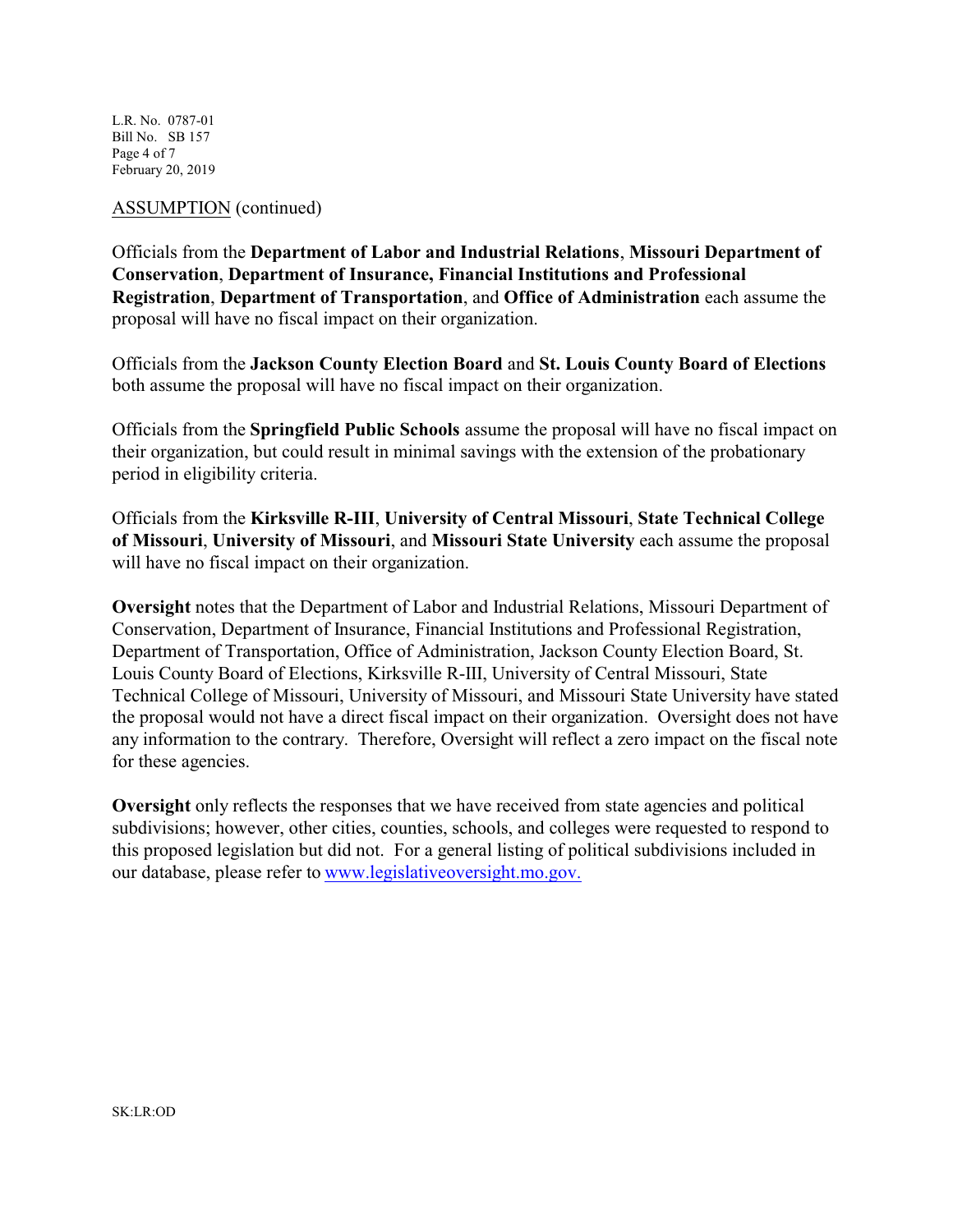L.R. No. 0787-01 Bill No. SB 157 Page 5 of 7 February 20, 2019

| Savings - potential less unemployment<br>benefits paid for probationary employees<br>between 28 and 90 days | \$0 to Less than<br>\$100,000   | \$0 to Less than<br>\$100,000   | \$0 to Less than<br>\$100,000   |
|-------------------------------------------------------------------------------------------------------------|---------------------------------|---------------------------------|---------------------------------|
| <b>LOCAL POLITICAL SUBDIVISIONS</b>                                                                         |                                 |                                 |                                 |
| FISCAL IMPACT - Local Government                                                                            | FY 2020<br>$(10 \text{ Mo.})$   | FY 2021                         | FY 2022                         |
| <b>NET EFFECT ON THE</b><br><b>UNEMPLOYMENT TRUST FUND</b>                                                  | \$0 to (Less<br>than \$100,000) | \$0 to (Less<br>than \$100,000) | \$0 to (Less<br>than \$100,000) |
| Loss - DOLIR<br><b>Employment Security Benefits from</b><br>non-charged employers                           | \$0 to (Less than<br>\$100,000  | \$0 to (Less than<br>\$100,000  | \$0 to (Less than<br>\$100,000  |
| <b>UNEMPLOYMENT TRUST FUND</b>                                                                              |                                 |                                 |                                 |
| <b>ESTIMATED NET EFFECT ON</b><br><b>GENERAL REVENUE FUND</b>                                               | \$0 to Less than<br>\$100,000   | \$0 to Less than<br>\$100,000   | \$0 to Less than<br>\$100,000   |
| Savings - potential less unemployment<br>benefits paid for probationary employees<br>between 28 and 90 days | \$0 to Less than<br>\$100,000   | \$0 to Less than<br>\$100,000   | \$0 to Less than<br>\$100,000   |
| <b>GENERAL REVENUE</b>                                                                                      |                                 |                                 |                                 |
| FISCAL IMPACT - State Government                                                                            | FY 2020<br>$(10 \text{ Mo.})$   | FY 2021                         | FY 2022                         |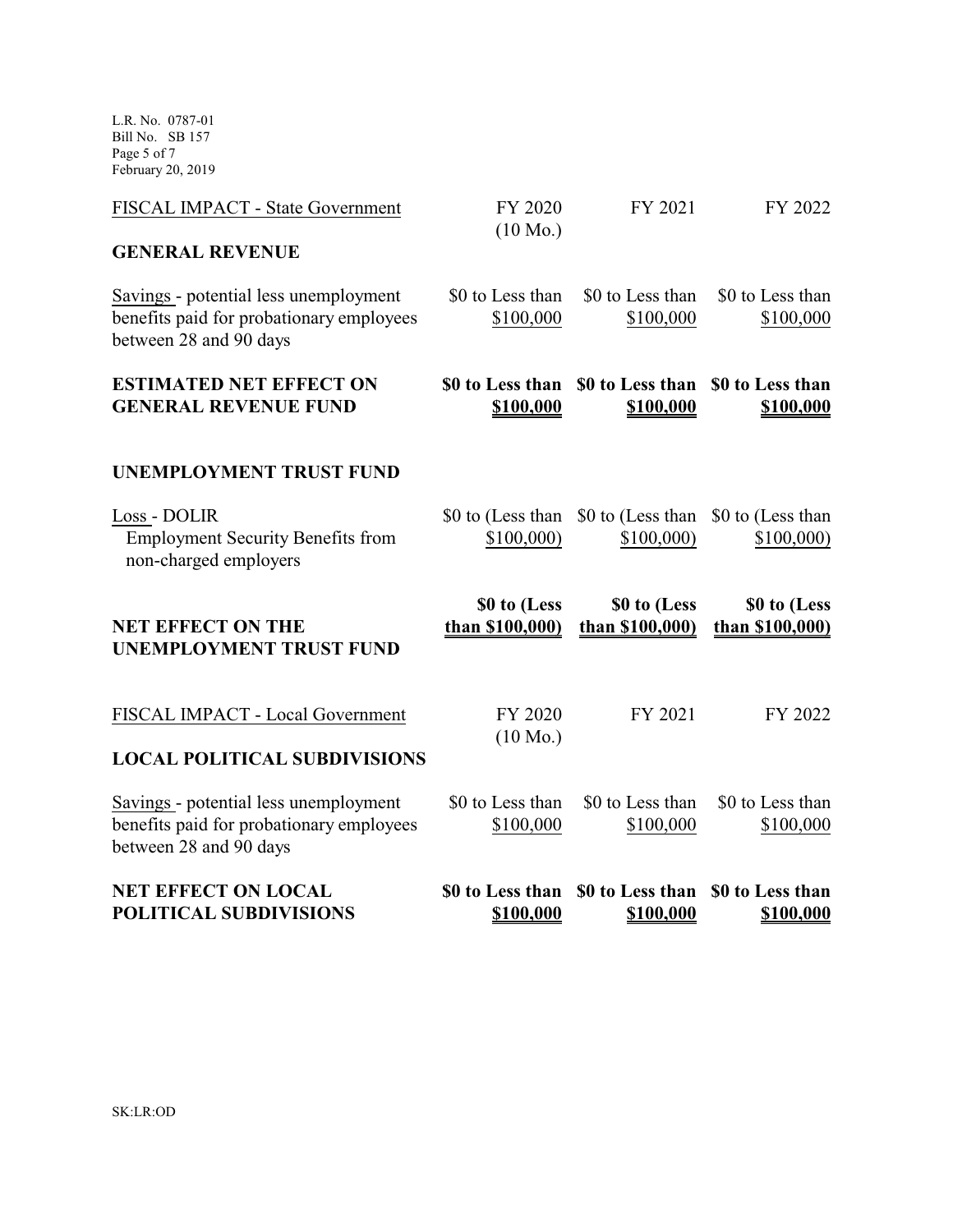L.R. No. 0787-01 Bill No. SB 157 Page 6 of 7 February 20, 2019

#### FISCAL IMPACT - Small Business

No direct fiscal impact to small businesses would be expected as a result of this proposal.

#### FISCAL DESCRIPTION

Under current law, charges shall not be made against the unemployment benefits account of an employer with respect to benefits paid to any individual unless that individual was employed for longer than a probationary period of 28 days.

This act extends that probationary period to 90 days.

This legislation is not federally mandated, would not duplicate any other program and would not require additional capital improvements or rental space.

#### SOURCES OF INFORMATION

Department of Labor and Industrial Relations Missouri Department of Conservation Department of Transportation Department of Insurance, Financial Institutions and Professional Registration Office of Administration Jackson County Election Board St. Louis County Board of Elections Springfield Public Schools Kirksville R-III University of Central Missouri State Technical College of Missouri University of Missouri Missouri State University

hope Rive

Kyle Rieman Ross Strope Director Assistant Director February 20, 2019 **February 20, 2019** 

SK:LR:OD